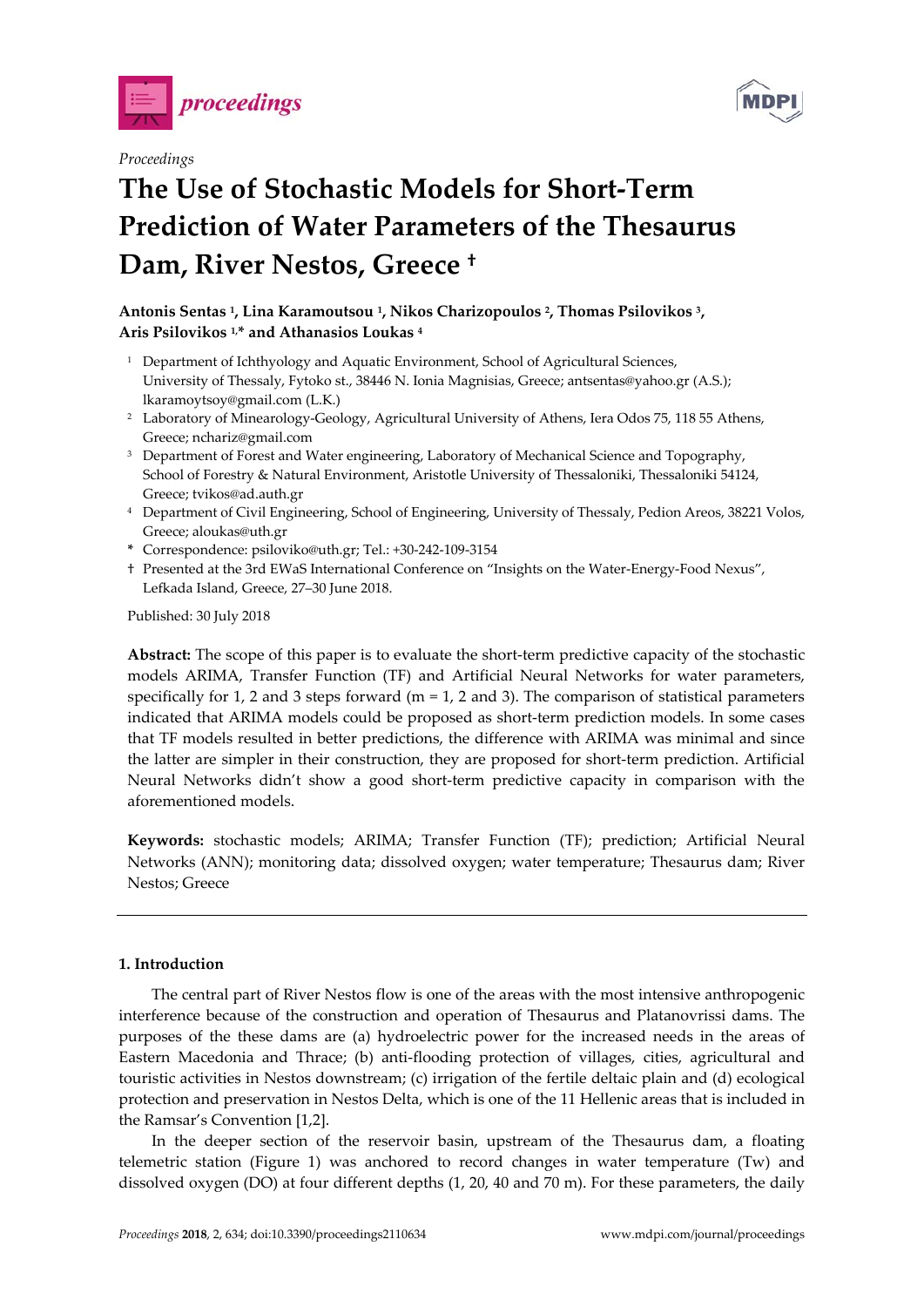records of the years 2004 to 2007 were analyzed and evaluated [3–6]. This research was completed by the end of the year 2007.



**Figure 1.** Thesaurus floating station and measurement depths during the year [7].

This study aims to evaluate the predictive capability of ARIMA, Transfer Function (TF) and Artificial Neural Networks (ANN) models for short-term prediction and more specifically for 1, 2 and 3 steps forward ( $m = 1$ , 2 and 3).

## **2. Methodology**

An adequate number of continuous measurements (1440 on a daily basis) of the DO and Tw parameters, were used for the period from 19 January 2004 to 28 December 2007 and corresponded to four different depths (1, 20, 40 and 70 m). In order to evaluate the predictability of the models, the data set was split into two subsets: (a) the historical period with 1420 measurements and (b) the forecasting period with the last 20 measurements. The former was used to select the best adapted model in the data, while the latter was used in order to forecast the m step forward  $(\hat{y}_r(m))$  [7–9].

If  $m = k$  then the prediction occurs for "k steps forward"; this means the prediction of the observation at time  $t + k$ , given the observations up to time t, which is called start time. Four statistical parameters, MSE, RMSE, MAPE and NSC, were used in order to assess the forecast. Finally, 95% confidence intervals were calculated for all the models selected [10].

The linear and nonlinear stochastic models which were tested are: (a) ARIMA, (b) Transfer Function and (c) Neural Network models. Their compilation, as well as the prediction results for m = 1, are discussed in detail in Sentas et al., 2016 [10].

The 20-day forecast was considered sufficient as the Thesaurus reservoir was first operated in 2000. Moreover, since the end of 1997, when its construction was completed, its water filling has begun. From the end of 1997 to the early 2000 some intense phenomena of water's stationarity were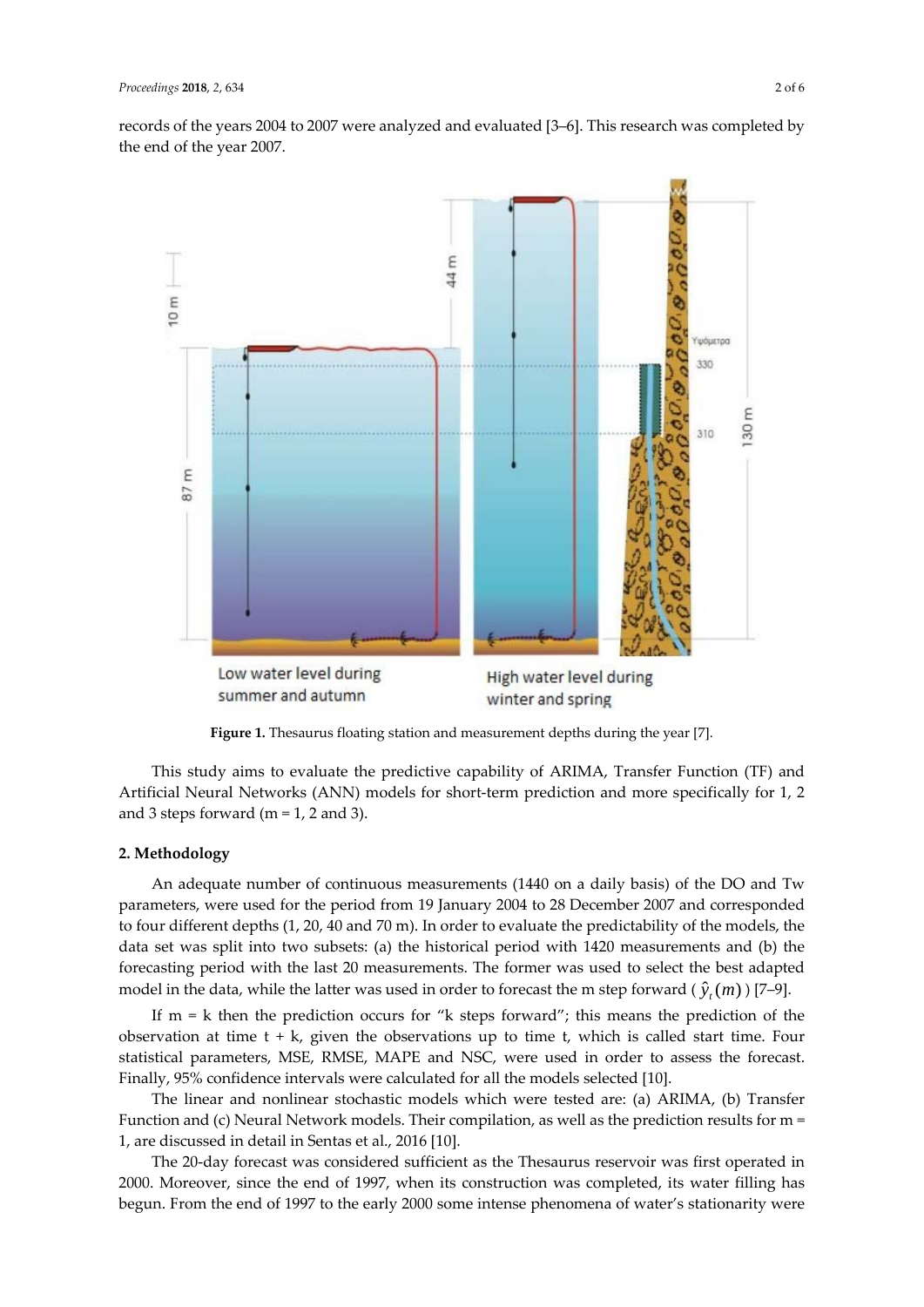observed, accompanied by anoxia, with reductive processes to dominate, by hydrogen sulfide production in the hypolimnion and by the development of sulfurbacteria [11].

By the time the reservoir started operating and the water being discharged for various uses (hydroelectric production, irrigation, flood protection, ecological), from the beginning of the year 2000 until nowadays, is still trying to restore the conditions of equilibrium between the natural environment and human interventions.

Thus, a period of four years (early 2004–late 2007) would be necessary for monitoring the hydro‐system of Nestos‐Thesaurus complex's characteristics, throughout the water column and at various depths. This is because slight changes occur in those characteristics (e.g., the temperature in hypolimnion). In any other case of an existing reservoir, it would take a maximum of 2 years for complete monitoring and reliable results' extraction. Nevertheless, in the case of the Thesaurus, it was considered that a database of 4 consecutive years is required.

Therefore, the forecasting was chosen to be performed at the end of the four‐year period (December 2007), with no interim periods e.g., the spring of the same or the previous year, otherwise it would not exactly correspond to the interpretation of the physical problem.

#### **3. Results**

To test their predictive capacity, the following stochastic models were constructed and tested: (1) ARIMA, (2) Transfer Function and (3) Neural Network models. For each depth, an ARIMA model, a neural network model and a TF model were adapted to the dissolved oxygen time series. In total, four ARIMAs, four neural network models, and four TF models with a time‐out of dissolved oxygen at each depth and input variable were adapted to the water depth of the corresponding depth. Using all of the above models, provision was made for m = 1 step forward [12–15].

### *ARIMA Models*

For each depth, an ARIMA model, a neural network model and a TF model were adapted to the dissolved oxygen time series [12]. In total, four ARIMAs, four neural network models and four TF models with output variable the dissolved oxygen at each depth and input variable the temperature of the corresponding water depth, were adapted. By using all the aforementioned models, a short-term prediction was attempted for  $m = 1$ , 2 and 3 steps forward [16–18].

Details for the construction of the above models, as well as the prediction results for  $m = 1$ , are detailed in the paper Sentas et al., 2016 [10]. In the present paper, the results for 2 and 3 steps forward ( $m = 2$  and 3) are reported. In parallel, the results for  $m = 1$  are recorded in order to ensure better comprehension of short-term forecasting.

At 1m water depth the results are presented in Table 1.  $\hat{y}_i(m)$ , represents the forecast at the time  $t+m$  of a time series, in which observations are known up to time *t*. Similarly the results for depths 20, 40 and 70 meters are given in Tables 2–4, respectively.

The values listed in Table 1 lead to the conclusion that for both  $m = 2$  and  $m = 3$ , the TF model shows slightly better values for the statistical parameters than ARIMA and better than ANN, except in the case of the parameter NSC according to which the ANN model precedes.

At water depth of 20 m, according to Table 2, for  $m = 1$ , 2 and 3, the ARIMA model results in better predictions with slight differences from the TF models.

At 40 m water depth, according to Table 3, in all cases ( $m = 1$ , 2 and 3) the TF models show better statistics. Also, the difference in the statistical parameters for steps 1, 2 and 3 between ARIMA and TF models is small.

At 70 m water depth, according to Table 4, for prediction of 1, 2 and 3 steps forward (m = 1, 2 and 3) the ARIMA models seem to precede in comparison to the others.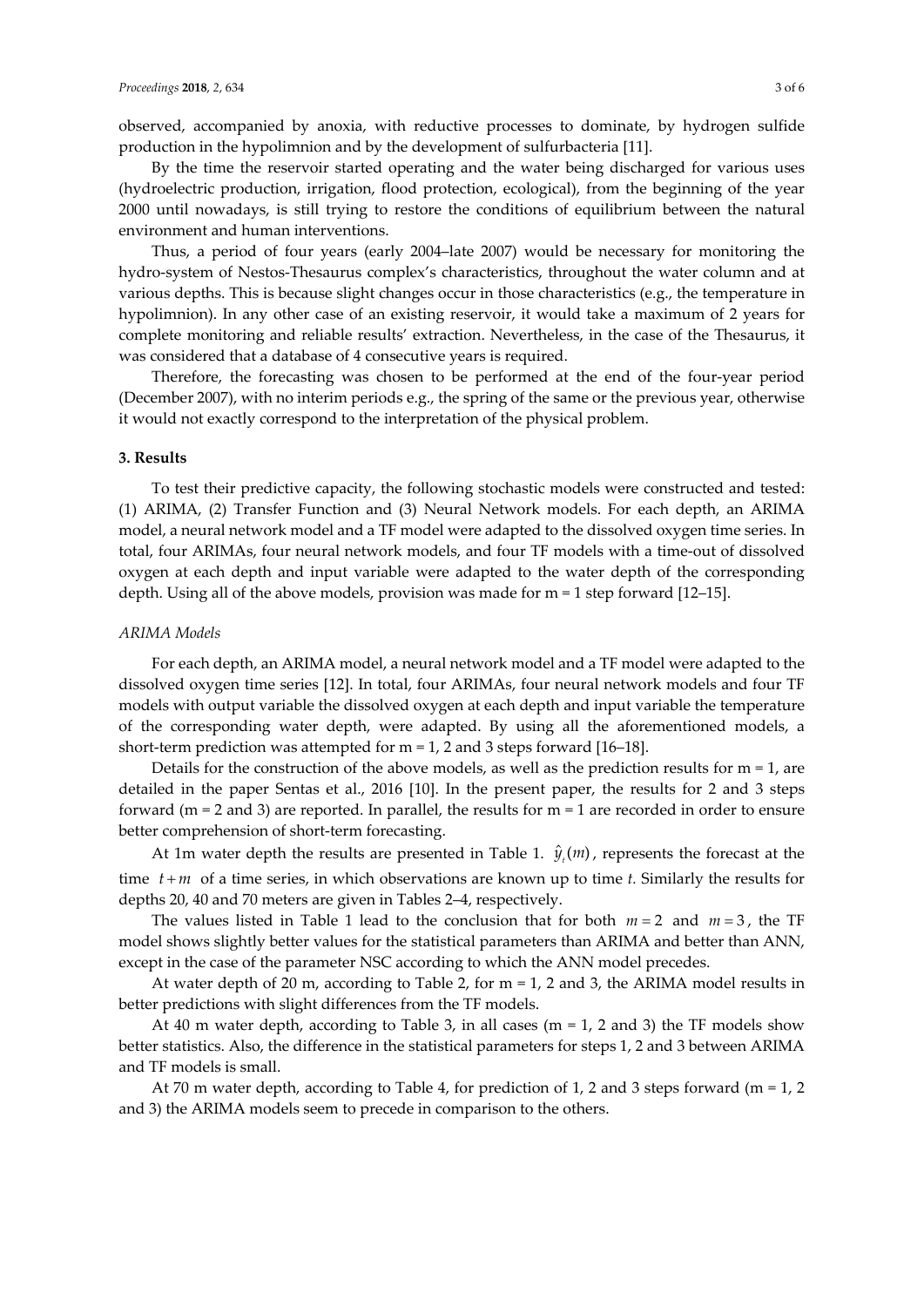| Thesaurus Station-DO Parameter-Depth 1 m |              |            |             |             |            |
|------------------------------------------|--------------|------------|-------------|-------------|------------|
| $\hat{y}_t(m)$                           | Model        | <b>MSE</b> | <b>RMSE</b> | <b>MAPE</b> | <b>NSC</b> |
|                                          | <b>ARIMA</b> | 0.442      | 0.665       | 7.947       | 0.614      |
| $m=1$                                    | TF           | 0.452      | 0.672       | 7.974       | 0.605      |
|                                          | <b>ANN</b>   | 0.523      | 0.723       | 8.934       | 0.544      |
|                                          | <b>ARIMA</b> | 0.852      | 0.923       | 11.158      | 0.256      |
| $m=2$                                    | TF           | 0.816      | 0.903       | 10.589      | 0.196      |
|                                          | <b>ANN</b>   | 1.010      | 1.005       | 12.002      | 0.599      |
|                                          | <b>ARIMA</b> | 0.960      | 0.979       | 11.713      | 0.163      |
| $m = 3$                                  | TF           | 0.938      | 0.968       | 11.562      | 0.532      |
|                                          | <b>ANN</b>   | 1.182      | 1.087       | 12.182      | 0.545      |

**Table 1.** Statistical parameters for comparison observed and predicted values using ARIMA, TF and ANN models and  $m = 1$ , 2 and 3 (depth 1 m).

**Table 2.** Statistical parameters for comparison of observed and predicted values using ARIMA, TF and ANN models and  $m = 1$ , 2 and 3 (20 m depth).

| Thesaurus Station-DO Parameter-Depth 20 m |              |            |             |             |           |
|-------------------------------------------|--------------|------------|-------------|-------------|-----------|
| $\tilde{v}_{n}(m)$                        | Model        | <b>MSE</b> | <b>RMSE</b> | <b>MAPE</b> | NSC       |
| $m=1$                                     | <b>ARIMA</b> | 0.0077     | 0.0877      | 1.0552      | 0.7992    |
|                                           | TF           | 0.0079     | 0.0891      | 1.0752      | 0.7931    |
|                                           | <b>ANN</b>   | 0.0434     | 0.2084      | 2.6721      | $-0.1303$ |
|                                           | <b>ARIMA</b> | 0.0154     | 0.1241      | 1.505       | 0.9913    |
| $m = 2$                                   | TF           | 0.0163     | 0.1278      | 1.6945      | 0.5751    |
|                                           | <b>ANN</b>   | 0.0570     | 0.2387      | 3.0021      | 0.0191    |
| $m = 3$                                   | <b>ARIMA</b> | 0.0215     | 0.1466      | 1.9787      | 0.9881    |
|                                           | TF           | 0.0228     | 0.1511      | 2.0194      | 0.4061    |
|                                           | ANN          | 0.0882     | 0.2969      | 3.2124      | 0.0072    |

**Table 3.** Statistical parameters for comparison of observed and predicted values using ARIMA, TF and ANN models and  $m = 1$ , 2 and 3 (40 m depth).

| Thesaurus Station-DO Parameter-Depth 40 m |              |            |             |             |            |
|-------------------------------------------|--------------|------------|-------------|-------------|------------|
| (m)                                       | Model        | <b>MSE</b> | <b>RMSE</b> | <b>MAPE</b> | <b>NSC</b> |
| $m=1$                                     | <b>ARIMA</b> | 0.0167     | 0.1293      | 1.5882      | 0.9167     |
|                                           | TF           | 0.0131     | 0.1144      | 1.4791      | 0.9341     |
|                                           | <b>ANN</b>   | 0.0170     | 0.1305      | 1.6781      | 0.9154     |
| $m = 2$                                   | <b>ARIMA</b> | 0.0545     | 0.2334      | 2.5415      | 0.9245     |
|                                           | TF           | 0.0301     | 0.1732      | 2.0954      | 0.7155     |
|                                           | <b>ANN</b>   | 0.0510     | 0.2258      | 2.7102      | 0.6112     |
|                                           | <b>ARIMA</b> | 0.0741     | 0.2722      | 3.6787      | 0.9611     |
| $m = 3$                                   | TF           | 0.0515     | 0.2269      | 3.0231      | 0.5930     |
|                                           | <b>ANN</b>   | 0.0893     | 0.2988      | 3.7487      | 0.4327     |

**Table 4.** Statistical parameters for comparison of observed and predicted values using ARIMA, TF and ANN models and  $m = 1$ , 2 and 3 (70 m depth).

| Thesaurus Station - DO Parameter - Depth 70 m |              |            |             |             |           |
|-----------------------------------------------|--------------|------------|-------------|-------------|-----------|
| m                                             | Model        | <b>MSE</b> | <b>RMSE</b> | <b>MAPE</b> | NSC.      |
|                                               | <b>ARIMA</b> | 0.1376     | 0.3709      | 4.4140      | $-0.170$  |
| $m=1$                                         | ТF           | 0.1413     | 0.3759      | 4.3697      | $-0.202$  |
|                                               | <b>ANN</b>   | 0.1913     | 0.4375      | 5.860       | $-0.628$  |
|                                               | <b>ARIMA</b> | 0.1470     | 0.3834      | 5.1874      | $-0.1809$ |
| $m = 2$                                       | TF           | 0.1725     | 0.4153      | 5.4653      | 0.0325    |
|                                               | <b>ANN</b>   | 0.2130     | 0.4615      | 5.9012      | $-0.1109$ |
|                                               | <b>ARIMA</b> | 0.1760     | 0.4195      | 6.2807      | $-0.1771$ |
| $m = 3$                                       | ТF           | 0.2010     | 0.4484      | 6.7227      | 0.0298    |
|                                               | <b>ANN</b>   | 0.2278     | 0.4772      | 7.0136      | $-0.0208$ |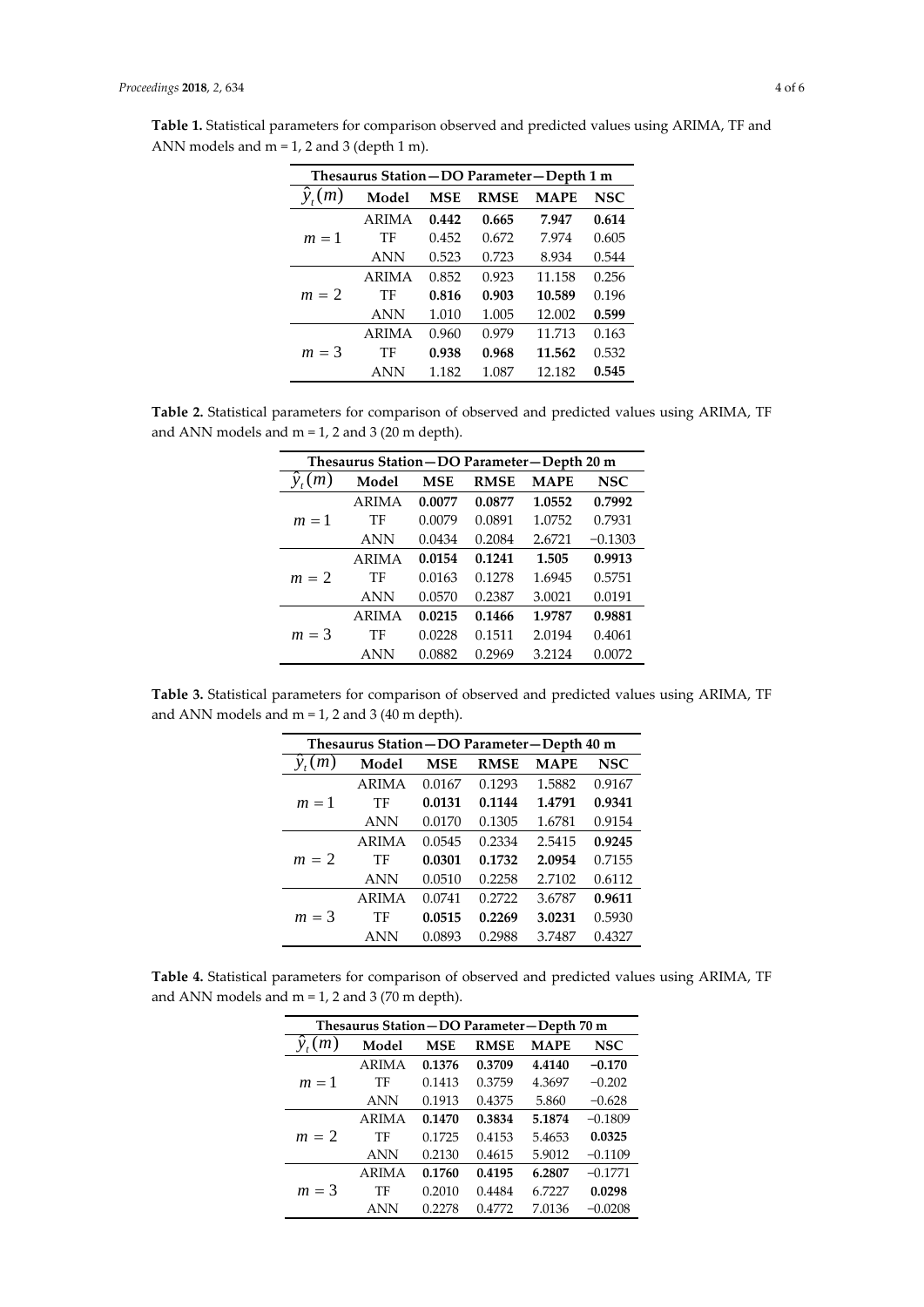## **3. Conclusions**

This paper is focused on the comparative evaluation of the short‐term predictive capacity of the stochastic models ARIMA, Transfer Function (TF) and Artificial Neural Networks. An adequate sample of four years daily monitoring program (19 January 2004–28 December 2007), of approximately 1440 records of Dissolved Oxygen (DO) and Water Temperature (Tw) parameters in Lake Thesaurus, were used in Monitoring Stations in four different depths (1, 20, 40 and 70 m).

In order to evaluate the predictability of the models, the data set was split into two subsets: (a) the historical period with 1420 measurements and (b) the forecasting period with the last 20 measurements. The former was used to select the best adapted model in the data, while the latter was used in order to forecast the m step forward  $(\hat{y}_t(m))$  [7–9].

For the short-term prediction of  $m = 1$ , 2 and 3 steps forward, the performance of ARIMA models and—in some cases—TF models, is better with slight difference. This is due to the fact that as the distance between the starting point and the forecast increases (m increases), the contribution of the parameter observed values to the estimation of the forecast is diminished. ARIMA models could be proposed as short-term prediction models, although in some cases TF models resulted in better predictions, because (a) the difference with ARIMA models was not statistically significant and (b) the latter are simpler in their construction. On the other hand, Artificial Neural Networks didn't show a good short-term predictive capacity in comparison with the aforementioned models.

In order to predict more precisely the  $\hat{y}$ ,  $(m)$  values, the estimated values of y, are used and not the observed ones. Therefore, the contribution of the observed values of water temperature at the corresponding depths, becomes more significant to the estimation of the forecasting values and the TF models result in better predictions than ARIMA.

To summarize, short-term forecasts of up to four days could be performed by both ARIMA and TF models. Nevertheless, ARIMA models are proposed due to their simplicity both regarding their compilation and use [6,7,17,18].

Further research can take place in three aspects: (a) applying forecasting for long—term prediction ( $m = 10, 15,...$ ); (b) comparing these models with other forecasting models and (c) applying these models in other deep water bodies and assess the comparison between them. The statistical analysis and stochastic modelling are very helpful tools to the assessment of water quality and quantity issues and could set the fountains for the Integrated Management of both aquatic ecosystems and water resources.

#### **References**

- 1. Albanakis, K.; Mitrakas, M.; Moustaka‐Gouni, M.; Psilovikos, A. Determination of the environmental parameters that influence sulphide formation in the newly formed Thesaurus reservoir, in Nestos River, Greece. *Fresenius Environ. Bull.* **2001**, *10*, 566–571.
- 2. Boskidis, I.; Gikas, G.D.; Sylaios, G.K.; Tsihritzis, V.A. Hydrologic and Water Quality Modelling of Lower Nestos River Basin. *Water Resour. Manag.* **2012**, *1*, 29.
- 3. Apostolou, A**.;** Koutrakis, M.; Pehlivanov, L**.;** Vassilev, M**.;** Stefanov, T**.;** Velkov, B. Notes of the Fish Fauna Composition of Mesta (Nestos) River in Regard to Management and Conservation. *Acta Zool. Bulg*. **2012**, *62*, 271–276.
- 4. Psilovikos, A.; Sentas, A.; Sahanidis, C.; Laopoulos, T. R.E.MO.S. network in lignite mines in Western Macedonia, Greece. Assessment of the results for the year 2008. In Proceedings of the 2nd International Conference on Environmental Management, Engineering, Planning and Economics (CEMEPE), Mykonos, Greece, 21–26 June 2009; Volume II, pp. 731–736.
- 5. Psilovikos, A.; Sentas, A.; Sahanidis, C.; Laopoulos, T. Simulation and Trend Analysis of R.E.MO.S. Water Quality and Quantity Data in Lignite Mines of Western Macedonia–Greece, for the Years 2007–2009. *Desalinat. Water Treat.* **2011**, *33*, 44–52.
- 6. Sentas, A.; Psilovikos, A. Comparison of ARIMA and Transfer Function (TF) Models in Water Temperature Simulation in Dam—Lake Thesaurus, Eastern Macedonia, Greece. In Proceedings of the International Symposium: Environmental Hydraulics, Athens, Greece, 23–25 June 2010; pp. 929–934.